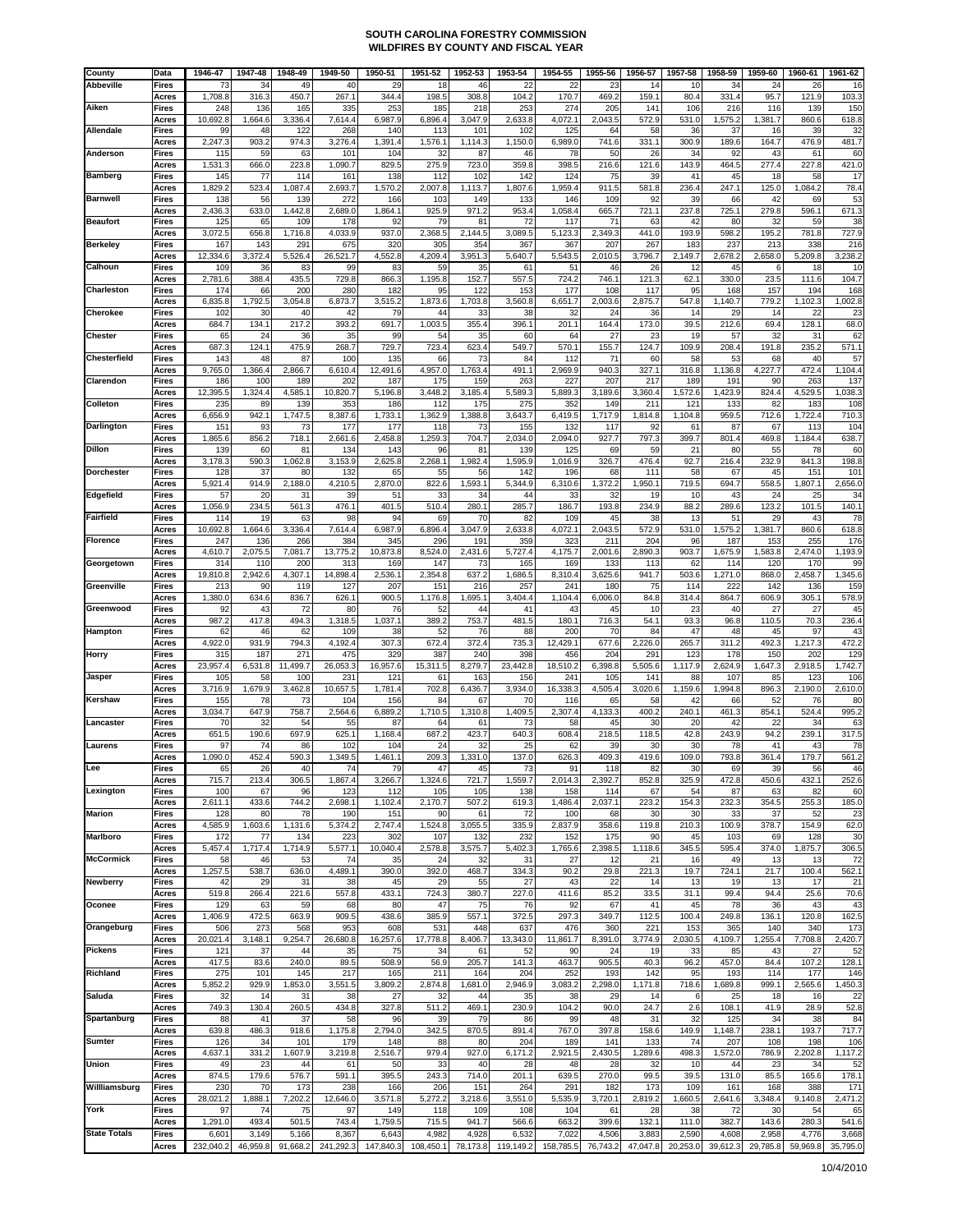| County              | Data                  | 1962-63           | 1963-64           | 1964-65           | 1965-66            | 1966-67           | 1967-68            | 1968-69           | 1969-70           | 1970-71           | 1971-72           | 1972-73           | 1973-74                | 1974-75           | 1975-76           | 1976-77           | 1977-78           |
|---------------------|-----------------------|-------------------|-------------------|-------------------|--------------------|-------------------|--------------------|-------------------|-------------------|-------------------|-------------------|-------------------|------------------------|-------------------|-------------------|-------------------|-------------------|
| <b>Abbeville</b>    | Fires                 | 30                | 30                | 18                | 39                 | 23                | 56                 | 34                | 50                | 43                | 15                | 18                | 32                     | 21                | 26                | 48                | 49                |
| Aiken               | Acres<br>Fires        | 162.8<br>143      | 107.0<br>112      | 73.9<br>75        | 215.7<br>121       | 112.0<br>121      | 364.0<br>103       | 77.3<br>104       | 528.2<br>148      | 146.6<br>138      | 66.3<br>138       | 72.1<br>117       | 174.7<br>198           | 190.4<br>221      | 166.1<br>301      | 197.4<br>325      | 212.6<br>219      |
|                     | Acres                 | 1,051.3           | 509.8             | 299.9             | 7,474.5            | 4,721.1           | 590.9              | 665.2             | 815.2             | 882.6             | 338.5             | 247.1             | 467.0                  | 470.1             | 565.8             | 961.4             | 854.              |
| Allendale           | Fires                 | 41                | 34                | 23                | 49                 | 63                | 110                | 77                | 47                | 53                | 45                | 43                | 92                     | 66                | 72                | 85                | 112               |
| Anderson            | Acres<br>Fires        | 584.3<br>85       | 469.0<br>48       | 189.5<br>33       | 627.7<br>70        | 269.5<br>71       | 2,195.1<br>92      | 502.0<br>66       | 151.5<br>118      | 210.8<br>70       | 943.1<br>60       | 83.2<br>37        | 366.9<br>38            | 218.9<br>52       | 172.8<br>69       | 409.6<br>88       | 610.3<br>68       |
|                     | Acres                 | 397.4             | 222.3             | 97.1              | 331.7              | 343.6             | 567.6              | 198.2             | 326.0             | 191.1             | 248.5             | 187.3             | 261.4                  | 247.7             | 365.9             | 438.5             | 337.4             |
| <b>Bamberg</b>      | Fires                 | 80                | 52                | 33                | 66                 | 55                | 109                | 61                | 69                | 71                | 3 <sub>C</sub>    | 24                | 59                     | 22                | 84                | 85                | 76                |
| <b>Barnwell</b>     | Acres<br>Fires        | 1,134.7<br>65     | 329.2<br>48       | 103.8<br>41       | 1,834.4<br>100     | 492.6<br>64       | 1,757.7<br>89      | 1,196.8<br>84     | 212.6<br>68       | 288.5<br>42       | 77.4<br>56        | 49.9<br>46        | 1,337.4<br>56          | 32.5<br>51        | 375.8<br>89       | 473.8<br>53       | 292.4<br>60       |
|                     | Acres                 | 491.4             | 198.4             | 221.7             | 1,296.6            | 566.4             | 2,074.0            | 681.2             | 943.4             | 321.2             | 703.3             | 226.5             | 330.5                  | 130.5             | 211.1             | 151.6             | 309.8             |
| <b>Beaufort</b>     | Fires                 | 53                | 33                | 19                | 48                 | 93                | 78                 | 43                | 21                | 100               | 86                | 175               | 134                    | 93                | 205               | 172               | 149               |
| <b>Berkeley</b>     | Acres<br>Fires        | 1,771.4<br>323    | 222.9<br>230      | 336.0<br>165      | 757.1<br>301       | 1,157.7<br>215    | 1,982.1<br>419     | 398.1<br>184      | 34.0<br>353       | 817.4<br>414      | 661.8<br>326      | 1,195.1<br>269    | 669.9<br>417           | 328.2<br>278      | 1,310.3<br>916    | 541.7<br>478      | 636.9<br>629      |
|                     | Acres                 | 5,343.2           | 2,746.8           | 1,825.2           | 15,364.7           | 4,257.5           | 8,942.0            | 1,339.3           | 2,567.5           | 3,616.8           | 2,724.0           | 2,661.6           | 2,874.8                | 1,353.5           | 4,448.6           | 2,115.5           | 2,262.            |
| Calhoun             | Fires                 | 15                | 22                | 14                | 30                 | 20                | 34                 | 15                | 36                | 34                | 22                | 11                | 23                     | 19                | 35                | 55                | 61                |
| Charleston          | Acres<br>Fires        | 111.9<br>145      | 129.5<br>84       | 42.7<br>59        | 4,132.0<br>86      | 61.2<br>111       | 412.6<br>138       | 44.1<br>47        | 84.4<br>46        | 126.2<br>105      | 79.1<br>59        | 31.8<br>107       | 43.8<br>93             | 39.4<br>107       | 171.5<br>353      | 288.4<br>199      | 289.9<br>192      |
|                     | Acres                 | 1,039.2           | 298.9             | 247.2             | 848.0              | 1,177.3           | 2,201.2            | 402.8             | 335.3             | 1,082.5           | 501.6             | 561.9             | 533.6                  | 534.7             | 1,978.2           | 646.7             | 1,188.4           |
| Cherokee            | Fires                 | 28                | 27                | 20                | 23                 | 24                | 21                 | 22                | 41                | 43                | 39                | 47                | 36                     | 99                | 91                | 85                | 72                |
| <b>Chester</b>      | Acres<br>Fires        | 292.8<br>41       | 130.1<br>40       | 78.0<br>20        | 206.4<br>53        | 201.8<br>42       | 181.3<br>39        | 189.1<br>30       | 255.2<br>41       | 382.6<br>22       | 145.1             | 94.7<br>18        | 74.0<br>9              | 344.2<br>25       | 311.2<br>32       | 364.0<br>35       | 153.6<br>34       |
|                     | Acres                 | 319.4             | 224.1             | 54.9              | 290.2              | 346.3             | 186.6              | 139.6             | 120.5             | 70.1              | 4.9               | 69.1              | 17.8                   | 28.5              | 293.6             | 85.7              | 206.0             |
| Chesterfield        | Fires                 | 78                | 50                | 38                | 72                 | 70                | 64                 | 77<br>640.4       | 131               | 144               | 88                | 78                | 174                    | 140               | 169               | 148<br>348.5      | 144               |
| Clarendon           | Acres<br>Fires        | 2,035.3<br>265    | 458.5<br>109      | 274.6<br>99       | 3,736.6<br>269     | 2,270.4<br>270    | 1,353.3<br>399     | 139               | 682.8<br>201      | 588.8<br>197      | 365.2<br>167      | 155.5<br>56       | 652.9<br>205           | 252.2<br>121      | 227.6<br>390      | 294               | 465.<br>282       |
|                     | Acres                 | 3,900.3           | 672.8             | 605.9             | 4,339.3            | 3,985.8           | 8,161.6            | 807.1             | 1,498.0           | 1,384.6           | 855.7             | 286.2             | 1,385.5                | 500.5             | 3,821.7           | 1,440.5           | 1,504.4           |
| Colleton            | Fires<br>Acres        | 227<br>3,598.0    | 147<br>832.0      | 71<br>278.5       | 228<br>3,528.0     | 214<br>1,961.8    | 392<br>8,741.5     | 161<br>1,921.2    | 199<br>1,040.6    | 279<br>2,212.7    | 163<br>1,244.2    | 192<br>1,089.3    | 261<br>2,203.4         | 159<br>852.6      | 615<br>4,328.6    | 413<br>1,882.0    | 373<br>1,748.9    |
| Darlington          | Fires                 | 126               | 140               | 80                | 153                | 112               | 179                | 89                | 143               | 118               | 87                | 59                | 114                    | 66                | 139               | 114               | 152               |
|                     | Acres                 | 700.7             | 822.3             | 463.9             | 2,187.0            | 719.4             | 1,472.5            | 387.8             | 516.0             | 496.0             | 1,834.8           | 123.1             | 1,208.7                | 337.1             | 581.7             | 353.7             | 650.              |
| <b>Dillon</b>       | Fires<br>Acres        | 104<br>578.8      | 58<br>230.7       | 65<br>126.1       | 93<br>1,013.5      | 81<br>606.4       | 106<br>288.6       | 85<br>543.6       | 91<br>220.7       | 106<br>406.1      | 72<br>347.6       | 49<br>52.2        | 93<br>111.1            | 76<br>61.6        | 121<br>370.8      | 163<br>316.9      | 147<br>388.5      |
| <b>Dorchester</b>   | Fires                 | 149               | 76                | 59                | 140                | 136               | 224                | 57                | 80                | 147               | 109               | 133               | 157                    | 102               | 236               | 183               | 218               |
|                     | Acres                 | 3,447.0           | 1,689.4           | 833.1             | 3,078.2            | 1,463.2           | 5,168.2            | 383.3             | 593.2             | 927.0             | 610.7             | 731.2             | 1,035.5                | 433.7             | 2,313.0           | 952.9             | 1,230.4           |
| Edgefield           | Fires<br>Acres        | 43<br>244.8       | 42<br>165.6       | 14<br>96.1        | 42<br>693.2        | 17<br>113.7       | 30<br>81.9         | 34<br>103.4       | 51<br>598.9       | 29<br>157.0       | 16<br>48.5        | 16<br>40.6        | 24<br>55.4             | 27<br>322.5       | 36<br>70.6        | 25<br>151.2       | 32<br>102.5       |
| Fairfield           | Fires                 | 34                | 46                | 20                | 71                 | 51                | 74                 | 65                | 80                | 66                | 32                | 39                | 51                     | 62                | 53                | 97                | 57                |
|                     | Acres                 | 1,051.3           | 509.8             | 299.9             | 7,474.5            | 4,721.1           | 590.9              | 665.2             | 815.2             | 882.6             | 338.5             | 247.1             | 467.0                  | 470.1             | 565.8             | 961.4             | 854.7             |
| <b>Florence</b>     | Fires<br>Acres        | 352<br>2,738.8    | 196<br>834.6      | 145<br>1,101.0    | 438<br>4,409.4     | 417<br>4,903.0    | 469<br>5,316.8     | 255<br>1,221.1    | 237<br>1,525.8    | 213<br>1,135.7    | 291<br>2,133.4    | 160<br>513.6      | 406<br>2,715.3         | 157<br>399.1      | 581<br>2,399.0    | 416<br>1,223.8    | 390<br>1,680.6    |
| Georgetown          | Fires                 | 155               | 110               | 50                | 184                | 186               | 29 <sup>°</sup>    | 142               | 107               | 205               | 197               | 131               | 224                    | 138               | 379               | 248               | 258               |
|                     | Acres                 | 3,760.4           | 6,107.8           | 797.1             | 2,569.5            | 1,608.8           | 3,059.2            | 803.6             | 518.8             | 3,003.0           | 1,607.9           | 1,297.0           | 2,234.9                | 561.0             | 1,952.8           | 961.8             | 1,373.5           |
| Greenville          | Fires<br>Acres        | 199<br>998.7      | 99<br>226.5       | 70<br>205.7       | 136<br>418.6       | 90<br>368.4       | 118<br>755.4       | 67<br>353.2       | 74<br>176.7       | 85<br>460.9       | 78<br>190.0       | 53<br>125.4       | 79<br>210.9            | 147<br>367.6      | 81<br>244.2       | 136<br>552.6      | 98<br>360.1       |
| Greenwood           | Fires                 | 47                | 44                | 22                | 79                 | 60                | 56                 | 70                | 103               | 61                | 31                | 28                | 45                     | 75                | 100               | 88                | 91                |
| Hampton             | Acres<br>Fires        | 135.5<br>106      | 77.3<br>58        | 116.6<br>39       | 981.7<br>95        | 381.3<br>102      | 142.4<br>275       | 104.4<br>129      | 204.3<br>67       | 112.6<br>132      | 52.9<br>59        | 41.1<br>129       | 100.3<br>105           | 145.8<br>86       | 115.8<br>204      | 179.7<br>166      | 411.0<br>141      |
|                     | Acres                 | 838.5             | 569.7             | 153.9             | 3,893.6            | 1,295.4           | 3,155.2            | 767.2             | 228.0             | 887.8             | 146.3             | 360.6             | 376.7                  | 345.7             | 999.4             | 889.5             | 704.6             |
| Horry               | <b>Fires</b>          | 255               | 196               | 123               | 293                | 371               | 362                | 205               | 207               | 311               | 253               | 171               | 284                    | 234               | 708               | 347               | 405               |
| Jasper              | Acres<br>Fires        | 4,349.6<br>135    | 3,688.6<br>89     | 1,745.3<br>46     | 3,433.3<br>144     | 13,712.4<br>201   | 2,996.2<br>245     | 2,263.8<br>131    | 803.3<br>159      | 1,677.3<br>259    | 2,525.9<br>225    | 901.3<br>329      | 2,040.0<br>298         | 832.5<br>253      | 33,975.8<br>625   | 1,701.6<br>365    | 2,464.8<br>422    |
|                     | Acres                 | 2,176.6           | 1,611.1           | 937.6             | 3,116.5            | 2,894.1           | 6,061.1            | 1,047.2           | 863.9             | 1,631.7           | 1,900.0           | 1,748.3           | 2,178.3                | 1,456.1           | 4,224.6           | 3,197.4           | 2,499.8           |
| Kershaw             | Fires                 | 76                | 96                | 51                | 117                | 92                | 95                 | 88                | 104               | 80                | 48                | 45                | 77                     | 62                | 110               | 98                | 94                |
| .ancaster           | Acres<br>Fires        | 1,269.1<br>59     | 713.4<br>57       | 386.2<br>32       | 11,796.6<br>75     | 3,162.3<br>51     | 2,299.4<br>75      | 551.5<br>66       | 695.7<br>64       | 342.8<br>56       | 238.4<br>21       | 315.2<br>15       | 281.7<br>46            | 283.5<br>64       | 705.4<br>53       | 542.8<br>47       | 825.5<br>37       |
|                     | Acres                 | 292.3             | 301.8             | 208.2             | 321.1              | 448.2             | 483.8              | 102.3             | 445.6             | 437.2             | 90.3              | 26.4              | 168.9                  | 133.9             | 86.3              | 147.6             | 61.3              |
| aurens              | Fires                 | 73                | 66<br>288.4       | 47                | 73<br>829.6        | 70                | 78<br>630.0        | 45<br>207.8       | 106<br>653.7      | 84<br>341.9       | 38<br>63.7        | 75<br>231.6       | 87<br>413.9            | 89<br>264.5       | 85<br>442.6       | 133<br>501.7      | 124<br>447.5      |
| Lee                 | Acres<br>Fires        | 958.3<br>64       | 44                | 447.8<br>32       | 75                 | 345.7<br>58       | 87                 | 34                | 52                | 34                | 23                | 23                | 52                     | 44                | 104               | 90                | 65                |
|                     | Acres                 | 277.5             | 241.1             | 86.6              | 732.3              | 327.9             | 334.2              | 50.6              | 316.3             | 88.9              | 51.2              | 81.0              | 180.5                  | 81.4              | 400.4             | 416.3             | 197.5             |
| Lexinaton           | Fires<br>Acres        | 65<br>190.3       | 47<br>158.0       | 65<br>279.6       | 106<br>8,918.5     | 76<br>605.4       | 67<br>1,031.0      | 81<br>419.4       | 112<br>375.1      | 137<br>236.7      | 130<br>296.5      | 112<br>215.9      | 189<br>333.4           | 178<br>235.2      | 244<br>701.8      | 240<br>365.2      | 215<br>410.2      |
| <b>Marion</b>       | Fires                 | 30                | 65                | 26                | 93                 | 93                | 117                | 69                | 81                | 114               | 70                | 33                | 105                    | 44                | 165               | 149               | 118               |
|                     | Acres                 | 164.1             | 571.7             | 57.7              | 518.3              | 512.6             | 1,082.0            | 488.6             | 194.9             | 1,016.9           | 153.7             | 110.9             | 366.6                  | 59.7              | 210.4             | 429.7             | 214.0             |
| <b>Marlboro</b>     | Fires<br>Acres        | 68<br>216.6       | 114<br>547.3      | 61<br>285.5       | 137<br>7,412.7     | 103<br>643.9      | 153<br>1,528.7     | 113<br>4,794.9    | 140<br>788.0      | 135<br>1,948.7    | 120<br>3,359.1    | 51<br>90.3        | 156<br>1,248.3         | 64<br>115.8       | 169<br>603.2      | 157<br>521.8      | 162<br>1,364.2    |
| <b>McCormick</b>    | Fires                 | 116               | 27                |                   | 25                 | 15                | 21                 | 25                | 29                | 26                | 13                | 19                | 11                     | 17                | 17                | 31                | 31                |
| <b>Newberry</b>     | Acres<br>Fires        | 514.3<br>38       | 183.8<br>43       | 45.5<br>10        | 198.3<br>33        | 29.6<br>24        | 47.3<br>34         | 78.9<br>28        | 200.9<br>34       | 176.6<br>26       | 13.3<br>9         | 110.9<br>11       | 29.3<br>27             | 47.3<br>24        | 63.0<br>26        | 111.4<br>34       | 161.8<br>30       |
|                     | Acres                 | 645.1             | 109.4             | 13.3              | 100.5              | 361.0             | 175.9              | 91.6              | 81.8              | 44.2              | 71.3              | 43.0              | 62.2                   | 57.6              | 103.7             | 180.5             | 57.8              |
| Oconee              | <b>Fires</b>          | 82                | 56                | 25                | 50                 | 66                | 73                 | 38                | 50                | 47                | 27                | 16                | 25                     | 32                | 29                | 37                | 42                |
| Orangeburg          | Acres<br>Fires        | 400.5<br>325      | 124.8<br>188      | 74.9<br>147       | 203.3<br>314       | 287.6<br>260      | 481.5<br>284       | 224.1<br>150      | 83.4<br>177       | 142.9<br>236      | 33.1<br>193       | 21.2<br>140       | 42.4<br>178            | 100.6<br>155      | 59.9<br>393       | 60.4<br>329       | 221.9<br>346      |
|                     | Acres                 | 4,399.5           | 2,015.7           | 2,296.7           | 5,743.7            | 2,553.3           | 5,601.4            | 1,309.6           | 1,532.5           | 1,738.7           | 1,323.9           | 691.3             | 1,312.5                | 580.2             | 3,134.0           | 1,653.2           | 1,689.2           |
| <b>Pickens</b>      | Fires                 | 97                | 54                | 50                | 67                 | 42                | 86                 | 49                | 58                | 51                | 22                | 21                | 45                     | 41                | 41                | 57                | 43                |
| Richland            | Acres<br><b>Fires</b> | 440.5<br>183      | 88.9<br>173       | 138.7<br>103      | 374.1<br>217       | 376.9<br>144      | 462.8<br>182       | 250.2<br>180      | 167.4<br>194      | 132.1<br>161      | 38.4<br>173       | 27.6<br>132       | 64.5<br>223            | 60.3<br>230       | 86.7<br>367       | 101.9<br>376      | 551.4<br>268      |
|                     | Acres                 | 1,804.9           | 1,114.5           | 769.6             | 4,529.5            | 1,862.2           | 2,430.6            | 598.1             | 649.6             | 468.7             | 418.6             | 246.3             | 683.3                  | 328.0             | 757.9             | 1,031.1           | 1,077.3           |
| Saluda              | Fires                 | 25<br>160.8       | 45<br>129.5       | 10<br>31.2        | 34<br>129.1        | 11<br>47.3        | 20<br>79.9         | 23<br>47.7        | 21<br>65.1        | 13<br>52.1        | 5<br>28.8         | 12<br>19.1        | $\overline{7}$<br>40.9 | 15<br>54.1        | 11<br>27.3        | 14<br>61.9        | 18<br>75.9        |
| Spartanburg         | Acres<br>Fires        | 84                | 61                | 45                | 91                 | 59                | 84                 | 36                | 63                | 65                | 26                | 23                | 42                     | 63                | 50                | 98                | 58                |
|                     | Acres                 | 752.9             | 369.5             | 351.3             | 2,756.6            | 570.6             | 1,524.0            | 395.5             | 402.5             | 371.7             | 72.6              | 136.5             | 196.5                  | 603.5             | 235.7             | 560.6             | 184.0             |
| <b>Sumter</b>       | Fires<br>Acres        | 168<br>2,196.6    | 127<br>755.0      | 87<br>639.4       | 155<br>3,313.4     | 164<br>1,576.4    | 228<br>3,855.5     | 131<br>675.1      | 205<br>1,227.6    | 122<br>374.2      | 142<br>527.3      | 76<br>159.6       | 186<br>1,273.3         | 143<br>263.4      | 244<br>854.7      | 229<br>921.9      | 245<br>1,537.0    |
| <b>Union</b>        | Fires                 | 65                | 32                | 20                | 39                 | 44                | 67                 | 18                | 26                | 30                | 13                | 10                | 36                     | 29                | 32                | 31                | 20                |
|                     | Acres                 | 390.5             | 231.5             | 55.6              | 416.4              | 237.2             | 1,158.1            | 155.9             | 148.7             | 97.0              | 22.3              | 35.8              | 88.4                   | 135.6             | 83.9              | 218.4             | 70.1              |
| Willliamsburg       | Fires<br>Acres        | 432<br>10,048.5   | 240<br>2,669.7    | 109<br>948.6      | 248<br>6,689.9     | 271<br>4,494.8    | 520<br>10,546.5    | 198<br>1,815.9    | 289<br>1,312.5    | 465<br>2,983.6    | 307<br>2,367.7    | 183<br>1,357.7    | 452<br>2,705.5         | 256<br>792.0      | 804<br>6,450.0    | 353<br>1,534.2    | 504<br>1,915.8    |
| York                | Fires                 | 67                | 62                | 54                | 95                 | 65                | 82                 | 43                | 57                | 46                | 29                | 20                | 46                     | 27                | 50                | 90                | 65                |
|                     | Acres                 | 740.8             | 317.5             | 277.0             | 1,622.0            | 706.4             | 680.4              | 199.7             | 468.9             | 213.4             | 107.5             | 48.7              | 180.7                  | 70.1              | 138.4             | 132.4             | 151.3             |
| <b>State Totals</b> | Fires<br>Acres        | 5,441<br>68,315.1 | 3,817<br>34,752.2 | 2,442<br>18,826.5 | 5,467<br>127,804.0 | 4,988<br>69,580.4 | 6,925<br>103,431.0 | 3,888<br>29,887.8 | 4,830<br>25,950.9 | 5,415<br>34,585.2 | 4,157<br>29,713.0 | 3,552<br>17,016.8 | 5,697<br>33,516.4      | 4,474<br>15,179.7 | 9,704<br>81,229.2 | 7,504<br>30,598.9 | 7,416<br>34,231.5 |
|                     |                       |                   |                   |                   |                    |                   |                    |                   |                   |                   |                   |                   |                        |                   |                   |                   |                   |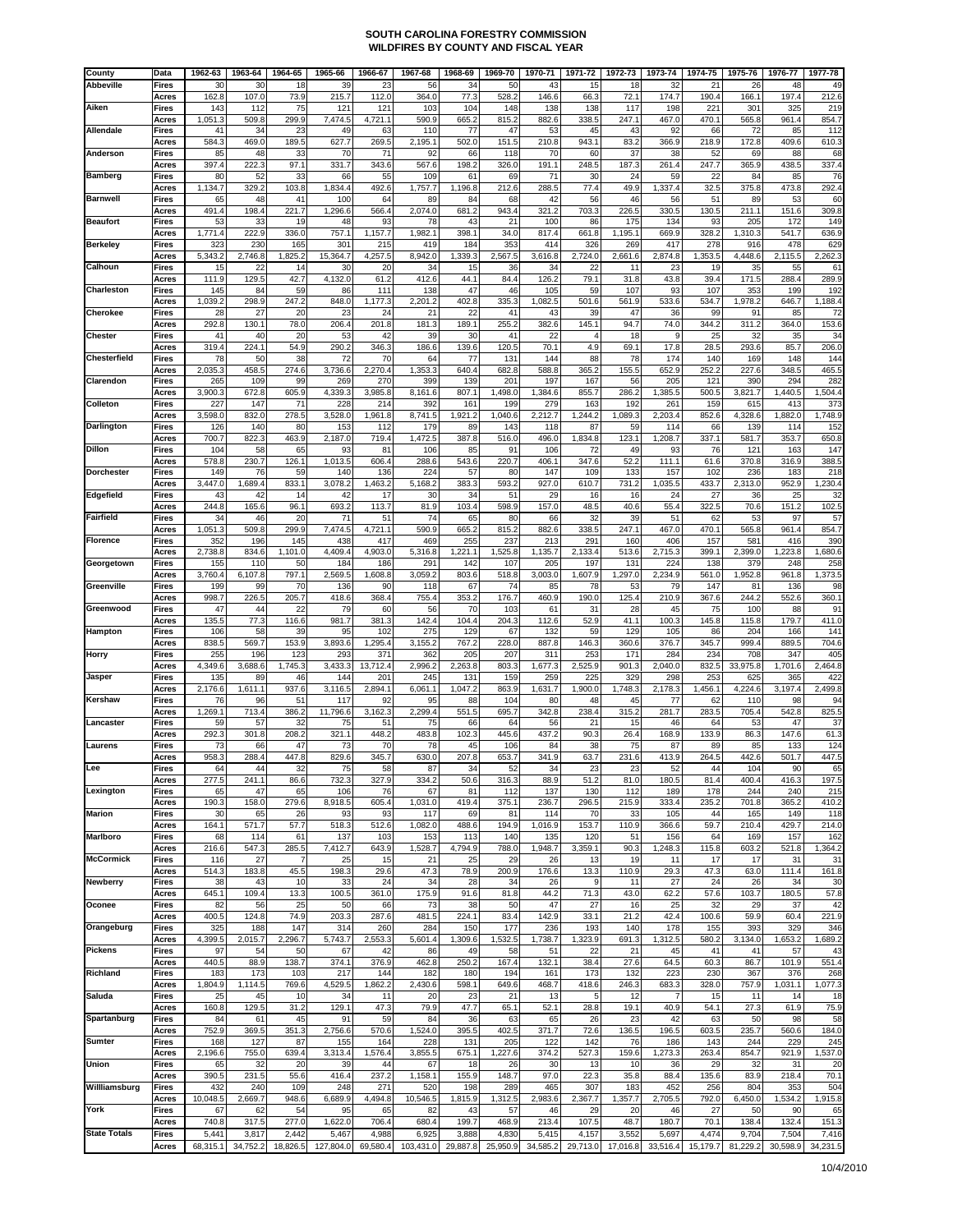| County              | Data                  | 1978-79        | 1979-80      | 1980-81          | 1981-82        | 1982-83      | 1983-84       | 1984-85        | 1985-86        | 1986-87       | 1987-88        | 1988-89        | 1989-90        | 1990-91        | 1991-92        | 1992-93        | 1993-94         |
|---------------------|-----------------------|----------------|--------------|------------------|----------------|--------------|---------------|----------------|----------------|---------------|----------------|----------------|----------------|----------------|----------------|----------------|-----------------|
| <b>Abbeville</b>    | Fires                 | 61             | 42           | 93               | 74             | 24           | 35            | 103            | 45             | 32            | 117            | 45             | 43             | 35             | 118            | 40             | 84              |
|                     | Acres                 | 91.0           | 113.7        | 620.8            | 147.5          | 33.8         | 77.6          | 489.4          | 88.4           | 76.6          | 662.6          | 136.0          | 367.1          | 103.9          | 346.2          | 109.6          | 543.5           |
| Aiken               | Fires                 | 292            | 235          | 367              | 347            | 170          | 191           | 424            | 285            | 240           | 311            | 180            | 203            | 172            | 233            | 121            | 234             |
|                     | Acres                 | 712.4          | 506.6        | 2,331.2          | 1,108.6        | 461.5        | 983.6         | 1,225.3        | 950.0          | 548.7         | 2,017.4        | 710.5          | 922.9          | 444.6          | 937.7          | 725.5          | 926.6           |
| Allendale           | <b>Fires</b><br>Acres | 83<br>306.7    | 58<br>212.5  | 152<br>823.9     | 96<br>353.2    | 47<br>97.3   | 60<br>272.5   | 137<br>782.1   | 44<br>119.6    | 57<br>271.2   | 88<br>320.7    | 71<br>197.3    | 89<br>364.4    | 42<br>119.2    | 32<br>131.1    | 11<br>20.9     | 26<br>99.1      |
| Anderson            | Fires                 | 58             | 55           | 113              | 94             | 38           | 56            | 140            | 115            | 51            | 113            | 59             | 61             | 44             | 86             | 22             | 67              |
|                     | Acres                 | 240.8          | 196.0        | 345.5            | 298.6          | 96.4         | 332.7         | 1,177.0        | 400.7          | 221.7         | 448.9          | 183.6          | 243.1          | 190.0          | 379.0          | 53.5           | 262.8           |
| <b>Bamberg</b>      | Fires                 | 101            | 37           | 178              | 94             | 52           | 75            | 182            | 103            | 76            | 139            | 74             | 42             | 59             | 65             | 30             | 57              |
|                     | Acres                 | 561.0          | 53.3         | 520.0            | 223.5          | 107.7        | 162.7         | 946.2          | 538.6          | 195.1         | 570.4          | 349.7          | 79.2           | 197.6          | 213.7          | 126.0          | 238.8           |
| <b>Barnwell</b>     | <b>Fires</b>          | 69             | 55           | 106              | 96             | 34           | 50            | 142            | 60             | 53            | 125            | 81             | 47             | 66             | 72             | 34             | 42              |
|                     | Acres                 | 166.1          | 177.8        | 708.3            | 439.9          | 124.6        | 188.3         | 648.4          | 461.3          | 141.2         | 756.7          | 158.0          | 89.7           | 158.1          | 265.4          | 107.7          | 55.9            |
| <b>Beaufort</b>     | <b>Fires</b>          | 191            | 66           | 444              | 152            | 59           | 118           | 301            | 98             | 61            | 132            | 65             | 44             | 92             | 110            | 53             | 119             |
| <b>Berkelev</b>     | Acres                 | 843.2          | 504.8        | 1,868.8          | 889.8          | 275.2        | 794.6<br>375  | 1,744.4        | 233.0          | 154.7<br>277  | 811.6          | 316.2          | 162.2          | 712.8          | 405.2          | 217.6<br>229   | 570.2<br>470    |
|                     | Fires<br>Acres        | 658<br>2,600.9 | 312<br>871.4 | 1,059<br>7,069.6 | 404<br>1,540.9 | 184<br>746.4 | 2,360.6       | 904<br>9,470.2 | 361<br>2,038.5 | 2,349.4       | 533<br>1,516.8 | 368<br>1,136.9 | 257<br>1,373.8 | 363<br>4,829.5 | 619<br>7,032.6 | 2,179.0        | 3,929.          |
| Calhoun             | Fires                 | 40             | 53           | 95               | 85             | 41           | 56            | 120            | 70             | 72            | 97             | 50             | 50             | 32             | 49             | 27             | 46              |
|                     | Acres                 | 67.1           | 134.9        | 388.3            | 172.4          | 45.7         | 111.0         | 476.7          | 364.4          | 337.2         | 355.4          | 151.8          | 138.2          | 89.8           | 170.2          | 76.5           | 109.            |
| Charleston          | Fires                 | 209            | 117          | 414              | 114            | 31           | 106           | 428            | 126            | 69            | 175            | 155            | 120            | 69             | 202            | 104            | 160             |
|                     | Acres                 | 869.8          | 1,208.3      | 4,890.9          | 1,555.5        | 173.4        | 418.7         | 6,565.6        | 1,712.6        | 245.0         | 921.1          | 1,279.2        | 499.5          | 375.9          | 2,057.0        | 795.2          | 1,486.6         |
| Cherokee            | <b>Fires</b>          | 65             | 65           | 165              | 142            | 55           | 91            | 162            | 139            | 59            | 166            | 79             | 59             | 60             | 97             | 55             | 124             |
|                     | Acres                 | 157.0          | 121.9        | 597.2            | 416.8          | 64.9         | 141.2         | 393.7          | 424.5          | 88.6          | 371.2          | 232.0          | 155.4          | 97.5           | 328.0          | 139.2          | 361.9           |
| <b>Chester</b>      | Fires                 | 18             | 48           | 69               | 36             | 9            | 49            | 87             | 50             | 27            | 62             | 42             | 40             | 42             | 130            | 35             | 78              |
| Chesterfield        | Acres<br>Fires        | 48.3<br>123    | 89.4<br>159  | 320.8<br>262     | 115.1<br>190   | 15.1<br>95   | 308.2<br>122  | 298.1<br>239   | 322.2<br>158   | 161.0<br>121  | 167.5<br>232   | 188.9<br>185   | 150.9<br>208   | 150.3<br>120   | 304.4<br>180   | 89.6<br>122    | 295.8<br>135    |
|                     | Acres                 | 332.3          | 423.8        | 1,268.4          | 841.3          | 590.5        | 376.5         | 1,061.1        | 929.4          | 848.6         | 1,013.0        | 635.9          | 508.7          | 212.2          | 995.6          | 1,450.9        | 560.            |
| Clarendon           | <b>Fires</b>          | 442            | 150          | 610              | 388            | 124          | 330           | 911            | 369            | 228           | 422            | 232            | 170            | 164            | 381            | 177            | 24 <sup>°</sup> |
|                     | Acres                 | 1,653.0        | 551.7        | 5,140.5          | 2,212.2        | 269.5        | 1,692.5       | 5,826.2        | 2,359.0        | 1,450.6       | 2,334.8        | 1,764.0        | 969.2          | 2,379.7        | 3,139.9        | 740.2          | 1,983.          |
| Colleton            | Fires                 | 353            | 203          | 857              | 409            | 131          | 400           | 964            | 381            | 198           | 381            | 332            | 203            | 225            | 363            | 162            | 390             |
|                     | Acres                 | 1,556.1        | 1,508.0      | 10,001.8         | 2,632.1        | 479.4        | 2,402.9       | 9,723.2        | 5,522.7        | 1,190.3       | 1,796.3        | 1,533.8        | 776.0          | 2,050.7        | 2,840.5        | 773.8          | 2,314.          |
| Darlington          | <b>Fires</b>          | 161            | 141          | 304              | 158            | 64           | 117           | 286            | 211            | 110           | 175            | 141            | 168            | 88             | 186            | 111            | 129             |
|                     | Acres                 | 559.6          | 364.6        | 1,446.6          | 393.5          | 167.5        | 384.0         | 1,228.5        | 713.2          | 393.0         | 663.6          | 526.6          | 431.9          | 680.0          | 854.2          | 1,279.5        | 529.0           |
| Dillon              | Fires<br>Acres        | 168<br>274.3   | 98<br>55.5   | 240<br>1,047.2   | 128<br>202.1   | 66<br>76.6   | 162<br>239.3  | 173<br>774.2   | 113<br>354.7   | 113<br>217.1  | 114<br>567.1   | 111<br>234.0   | 67<br>331.8    | 57<br>160.7    | 89<br>203.8    | 74<br>1,158.0  | 66<br>96.2      |
| <b>Dorchester</b>   | Fires                 | 170            | 77           | 378              | 134            | 78           | 233           | 538            | 202            | 114           | 300            | 168            | 126            | 145            | 200            | 80             | 21              |
|                     | Acres                 | 851.4          | 493.0        | 3,818.8          | 741.5          | 387.0        | 1,140.6       | 5,276.7        | 847.9          | 475.          | 1,764.4        | 729.6          | 454.2          | 742.2          | 1,218.8        | 1,070.3        | 1,124.          |
| Edgefield           | Fires                 | 44             | 37           | 83               | 70             | 22           | 39            | 81             | 43             | 24            | 73             | 36             | 37             | 22             | 58             | 25             | 69              |
|                     | Acres                 | 146.7          | 129.5        | 358.5            | 137.5          | 29.3         | 91.0          | 362.9          | 203.6          | 165.8         | 448.5          | 250.9          | 81.2           | 234.7          | 310.9          | 101.4          | 389.1           |
| Fairfield           | <b>Fires</b>          | 71             | 97           | 127              | 84             | 55           | 99            | 178            | 112            | 86            | 145            | 63             | 60             | 53             | 84             | 64             | 106             |
| <b>Florence</b>     | Acres<br>Fires        | 712.4<br>37C   | 506.6<br>172 | 2,331.2<br>739   | 1,108.6<br>351 | 461.5<br>99  | 983.6<br>195  | 1,225.3<br>679 | 950.0<br>248   | 548.7<br>214  | 2,017.4<br>290 | 710.5<br>299   | 922.9<br>255   | 444.6<br>157   | 937.7<br>246   | 725.5<br>152   | 926.6<br>219    |
|                     | Acres                 | 1,230.9        | 588.5        | 4,209.0          | 1,270.9        | 160.7        | 758.0         | 6,509.7        | 1,397.7        | 1,332.7       | 2,286.6        | 1,984.2        | 1,387.5        | 928.6          | 1,508.9        | 1,321.4        | 1,738.          |
| Georgetown          | Fires                 | 295            | 212          | 535              | 269            | 101          | 236           | 530            | 234            | 158           | 260            | 215            | 141            | 145            | 169            | 80             | 156             |
|                     | Acres                 | 1,299.8        | 792.4        | 5,527.3          | 1,049.2        | 311.8        | 1,860.0       | 8,689.6        | 989.5          | 842.7         | 1,432.4        | 1,468.6        | 493.2          | 1,311.2        | 998.5          | 224.4          | 1,372.6         |
| Greenville          | Fires                 | 85             | 85           | 229              | 99             | 41           | 59            | 117            | 74             | 44            | 90             | 40             | 30             | 44             | 56             | 25             | 69              |
|                     | Acres                 | 207.3          | 218.1        | 892.4            | 386.5          | 88.0         | 255.5         | 496.7          | 204.8          | 215.3         | 1,108.7        | 440.5          | 175.9          | 234.4          | 193.9          | 76.7           | 148.9           |
| Greenwood           | <b>Fires</b>          | 113            | 96           | 143              | 108            | 44           | 76            | 217            | 134            | 107           | 206            | 115            | 73             | 93             | 154            | 80             | 112             |
| Hampton             | Acres<br>Fires        | 229.9<br>124   | 125.4<br>58  | 268.4<br>280     | 253.5<br>113   | 61.3<br>66   | 201.1<br>118  | 540.1<br>287   | 329.8<br>89    | 411.9<br>46   | 500.1<br>190   | 275.7<br>88    | 138.3<br>58    | 325.2<br>60    | 342.5<br>109   | 206.6<br>46    | 332.9<br>129    |
|                     | Acres                 | 583.7          | 441.4        | 1,312.3          | 314.7          | 238.5        | 328.8         | 1,107.4        | 455.8          | 208.6         | 741.7          | 263.1          | 95.0           | 106.7          | 280.2          | 288.1          | 246.            |
| Horry               | <b>Fires</b>          | 379            | 214          | 720              | 370            | 118          | 267           | 524            | 276            | 129           | 191            | 224            | 238            | 210            | 167            | 165            | 23'             |
|                     | Acres                 | 1,110.0        | 399.9        | 8,480.6          | 1,733.0        | 302.0        | 748.3         | 5,976.6        | 1,891.8        | 734.9         | 1,147.7        | 2,520.2        | 804.3          | 1,794.7        | 926.0          | 1,079.5        | 1,306.          |
| Jasper              | Fires                 | 406            | 276          | 962              | 289            | 144          | 268           | 662            | 188            | 124           | 331            | 315            | 148            | 188            | 238            | 148            | 23              |
|                     | Acres                 | 1,895.0        | 1,839.5      | 8,001.7          | 1,850.8        | 869.0        | 1,635.1       | 7,664.5        | 1,186.4        | 893.7         | 2,290.0        | 1,786.0        | 751.3          | 1,625.9        | 1,157.4        | 789.3          | 2,917.5         |
| Kershaw             | <b>Fires</b><br>Acres | 88<br>308.7    | 69<br>285.7  | 173<br>1,606.6   | 130<br>508.3   | 52<br>100.6  | 93<br>659.5   | 152<br>4,080.0 | 141<br>486.0   | 111<br>389.2  | 180<br>485.3   | 133<br>350.0   | 159<br>679.5   | 74<br>132.2    | 151<br>545.6   | 119<br>738.4   | 129<br>468.9    |
| Lancaster           | Fires                 | 49             | 53           | 106              | 70             | 24           | 40            | 113            | 39             | 34            | 63             | 50             | 59             | 39             | 102            | 49             | 65              |
|                     | Acres                 | 118.8          | 293.1        | 537.0            | 357.1          | 66.0         | 126.8         | 772.2          | 137.8          | 153.5         | 194.7          | 81.8           | 281.5          | 81.5           | 351.2          | 73.8           | 406.            |
| aurens              | Fires                 | 84             | 85           | 183              | 166            | 52           | 130           | 209            | 94             | 66            | 135            | 60             | 51             | 44             | 130            | 41             | 100             |
|                     | Acres                 | 157.5          | 307.0        | 599.6            | 349.4          | 135.3        | 425.6         | 858.8          | 332.7          | 183.5         | 650.2          | 125.3          | 258.2          | 286.0          | 453.5          | 198.5          | 398.            |
| Lee                 | Fires                 | 84             | 44           | 190              | 94             | 35           | 49            | 147            | 91             | 55            | 104            | 64             | 92             | 57             | 173            | 61             | 109             |
| Lexington           | Acres<br><b>Fires</b> | 216.3<br>216   | 112.4<br>185 | 1,092.0<br>300   | 510.4<br>256   | 194.0<br>251 | 371.0<br>225  | 1,335.9<br>498 | 2,274.2<br>335 | 451.5<br>247  | 1,285.1<br>449 | 606.5<br>340   | 1,318.8<br>267 | 569.7<br>199   | 1,467.7<br>334 | 1,574.2<br>185 | 907.7<br>249    |
|                     | Acres                 | 313.1          | 366.1        | 521.4            | 523.6          | 285.9        | 639.1         | 777.7          | 582.7          | 459.0         | 820.8          | 706.5          | 484.1          | 342.7          | 698.9          | 394.5          | 350.3           |
| <b>Marion</b>       | <b>Fires</b>          | 89             | 53           | 179              | 116            | 35           | 78            | 155            | 92             | 37            | 65             | 41             | 75             | 43             | 55             | 58             | 59              |
|                     | Acres                 | 265.0          | 136.1        | 825.4            | 1,098.1        | 70.4         | 186.9         | 3,076.6        | 862.5          | 61.8          | 285.9          | 154.7          | 162.2          | 78.1           | 117.8          | 101.7          | 180.3           |
| <b>Marlboro</b>     | <b>Fires</b>          | 152            | 105          | 296              | 172            | 74           | 196           | 193            | 142            | 81            | 128            | 79             | 117            | 39             | 95             | 108            | 91              |
|                     | Acres                 | 476.2          | 381.8        | 896.3            | 942.2          | 224.9        | 616.5         | 2,284.9        | 828.7          | 509.8         | 1,053.8        | 414.5          | 412.8          | 3,674.9        | 342.3          | 1,275.0        | 689.7           |
| <b>McCormick</b>    | Fires<br>Acres        | 41<br>63.8     | 42<br>70.9   | 85<br>274.8      | 71<br>147.9    | 33<br>22.1   | 38<br>98.9    | 87<br>310.6    | 61<br>113.5    | 25<br>91.6    | 83<br>853.4    | 40<br>200.2    | 24<br>78.9     | 40<br>441.8    | 73<br>203.7    | 28<br>64.0     | 46<br>402.3     |
| <b>Newberry</b>     | <b>Fires</b>          | 92             | 30           | 87               | 54             | 18           | 49            | 87             | 58             | 46            | 73             | 51             | 27             | 20             | 83             | 52             | 90              |
|                     | Acres                 | 152.3          | 26.8         | 315.3            | 105.2          | 36.0         | 48.9          | 215.4          | 385.6          | 95.1          | 162.2          | 369.4          | 100.4          | 267.7          | 137.4          | 131.6          | 154.6           |
| Oconee              | Fires                 | 19             | 24           | 89               | 83             | 9            | 39            | 58             | 45             | 49            | 67             | 33             | 16             | 29             | 38             | 18             | 50              |
|                     | Acres                 | 79.3           | 62.4         | 348.3            | 471.6          | 25.0         | 180.7         | 268.5          | 252.9          | 104.2         | 326.9          | 156.8          | 80.7           | 125.1          | 102.5          | 46.4           | 137.1           |
| Orangeburg          | <b>Fires</b>          | 442            | 181          | 752              | 451            | 140          | 265           | 779            | 318            | 246           | 480            | 233            | 211            | 174            | 331            | 185            | 303             |
| <b>Pickens</b>      | Acres<br><b>Fires</b> | 1,623.1<br>31  | 636.4<br>53  | 4,931.3<br>145   | 1,410.2<br>54  | 460.2<br>19  | 1,113.9<br>48 | 5,193.8<br>94  | 1,716.6<br>95  | 1,246.8<br>64 | 3,543.3<br>84  | 1,693.7<br>41  | 826.4<br>35    | 401.8<br>43    | 1,699.8<br>41  | 1,379.6<br>37  | 1,211.6<br>67   |
|                     | Acres                 | 37.5           | 159.3        | 435.0            | 187.2          | 40.0         | 107.4         | 231.5          | 173.5          | 140.7         | 191.4          | 100.6          | 71.9           | 143.2          | 119.4          | 53.4           | 153.7           |
| Richland            | Fires                 | 302            | 164          | 401              | 245            | 132          | 159           | 348            | 217            | 138           | 191            | 140            | 103            | 70             | 108            | 65             | 98              |
|                     | Acres                 | 847.9          | 283.7        | 1,533.9          | 976.3          | 257.0        | 424.4         | 1,867.0        | 995.7          | 454.2         | 1,227.8        | 709.3          | 593.6          | 250.7          | 648.2          | 357.7          | 854.5           |
| Saluda              | <b>Fires</b>          | 12             | 20           | 43               | 39             | 8            | 16            | 61             | 20             | 33            | 71             | 40             | 26             | 21             | 69             | 24             | 59              |
|                     | Acres                 | 32.0           | 40.6         | 173.2            | 310.3          | 15.2         | 104.1         | 129.6          | 24.2           | 110.6         | 271.1          | 112.5          | 63.0           | 147.3          | 331.4          | 62.6           | 86.1            |
| Spartanburg         | <b>Fires</b>          | 53             | 51           | 140              | 65             | 20           | 36            | 103            | 79             | 44            | 84             | 51             | 56             | 59             | 110            | 58             | 80              |
| Sumter              | Acres<br><b>Fires</b> | 345.5<br>232   | 289.5<br>110 | 546.7<br>323     | 338.7<br>220   | 70.1<br>74   | 133.0<br>122  | 519.5<br>330   | 343.5<br>193   | 141.5<br>173  | 411.0<br>194   | 214.5<br>107   | 228.5<br>118   | 171.6<br>111   | 505.8<br>253   | 163.0<br>94    | 420.2<br>177    |
|                     | Acres                 | 966.4          | 375.4        | 1,867.2          | 832.8          | 292.4        | 632.8         | 2,502.5        | 1,371.5        | 1,173.5       | 1,697.0        | 1,153.3        | 1,264.7        | 847.4          | 1,820.0        | 704.7          | 1,496.7         |
| Union               | Fires                 | 23             | 19           | 63               | 31             | 15           | 29            | 69             | 57             | 23            | 61             | 44             | 34             | 46             | 79             | 32             | 64              |
|                     | Acres                 | 98.5           | 56.5         | 508.0            | 128.8          | 51.5         | 120.4         | 553.1          | 169.5          | 58.5          | 465.9          | 380.9          | 64.5           | 126.5          | 268.5          | 168.0          | 259.5           |
| Willliamsburg       | <b>Fires</b>          | 608            | 254          | 985              | 443            | 132          | 411           | 1,110          | 396            | 253           | 412            | 434            | 304            | 342            | 522            | 250            | 589             |
|                     | Acres                 | 2,659.4        | 818.4        | 4,642.8          | 1,943.9        | 381.6        | 1,770.4       | 8,435.2        | 1,593.2        | 812.8         | 1,108.1        | 1,877.7        | 1,364.5        | 1,961.4        | 4,114.0        | 1,259.4        | 6,969.9         |
| York                | Fires<br>Acres        | 39<br>85.8     | 61<br>92.2   | 141<br>362.6     | 91<br>177.0    | 45<br>57.8   | 81<br>83.4    | 151<br>479.7   | 76<br>208.1    | 43<br>85.5    | 84<br>139.2    | 36<br>48.0     | 50<br>45.0     | 32<br>54.8     | 91<br>243.7    | 116<br>186.8   | 42<br>369.5     |
| <b>State Totals</b> | <b>Fires</b>          | 7,805          | 4,821        | 14,405           | 7,745          | 3,160        | 6,087         | 14,260         | 6,877          | 4,658         | 8,466          | 5,850          | 4,861          | 4,329          | 7,331          | 3,852          | 6,468           |
|                     | Acres                 | 27,561.1       | 17,636.0     | 94,909.9         | 32,709.6       | 9,150.5      | 26,650.5      | 114,166.5      | 38,031.6       | 21,157.7      | 42,614.1       | 29,092.2       | 20,476.6       | 30,535.7       | 41,835.0       | 24,378.8       | 40,074.0        |
|                     |                       |                |              |                  |                |              |               |                |                |               |                |                |                |                |                |                |                 |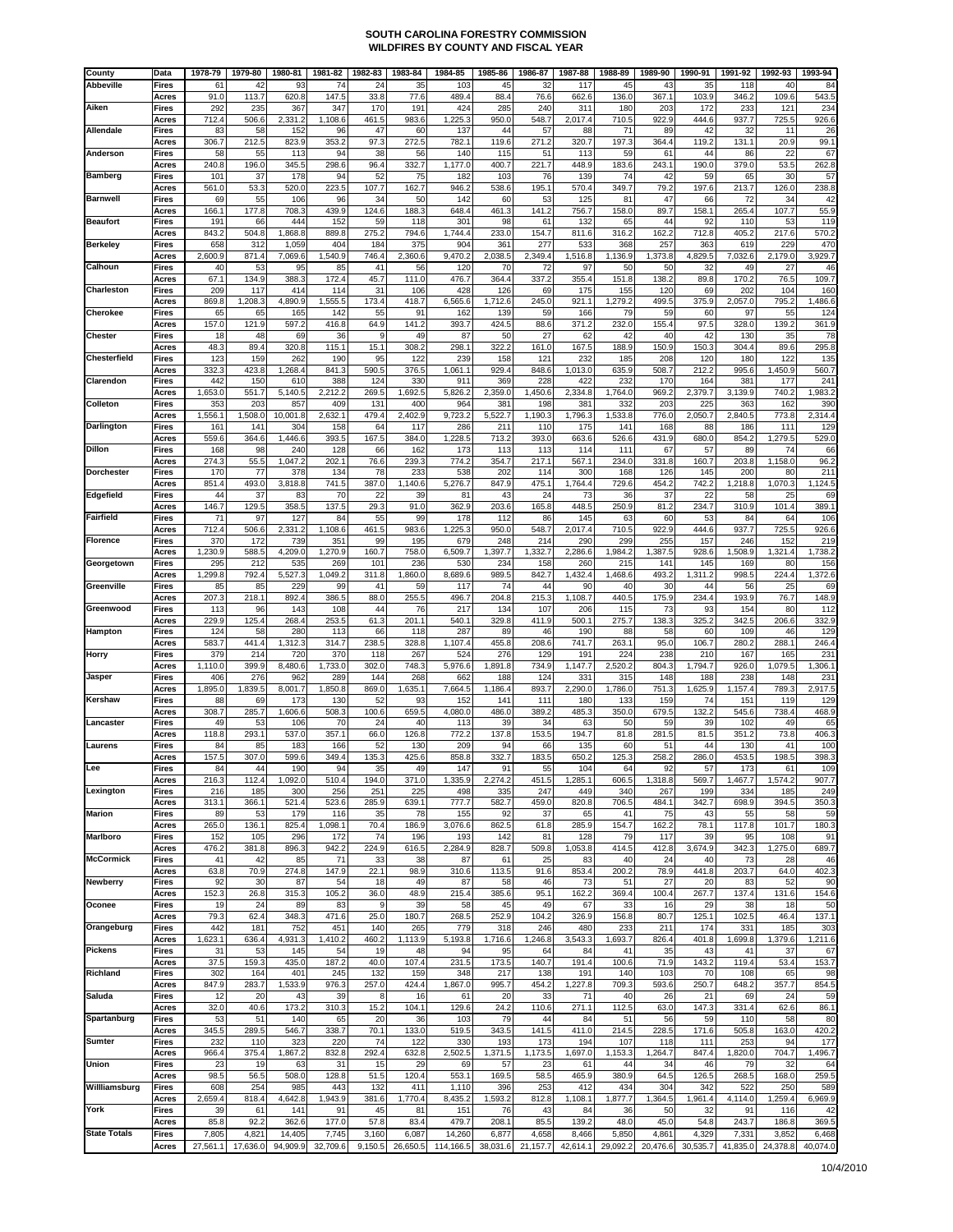| County              | Data                  | 1994-95      | 1995-96        | 1996-97       | 1997-98        | 1998-99        | 1999-2000    | 2000-01        | 2001-02        | 2002-03     | 2003-04        | 2004-05      | 2005-06        | 2006-07        | 2007-08        | 2008-09        | 2009-10                |
|---------------------|-----------------------|--------------|----------------|---------------|----------------|----------------|--------------|----------------|----------------|-------------|----------------|--------------|----------------|----------------|----------------|----------------|------------------------|
| <b>Abbeville</b>    | Fires                 | 62<br>91.0   | 39<br>97.2     | 24<br>32.1    | 30<br>129.8    | 43<br>92.2     | 61<br>215.4  | 56<br>203.3    | 56<br>130.3    | 48<br>84.9  | 46<br>117.6    | 29<br>56.1   | 78<br>153.4    | 66<br>148.2    | 73<br>222.6    | 38<br>49.8     | 27<br>52.5             |
| Aiken               | Acres<br>Fires        | 109          | 138            | 116           | 140            | 230            | 212          | 135            | 218            | 87          | 139            | 118          | 138            | 127            | 169            | 93             | 89                     |
|                     | Acres                 | 768.0        | 794.1          | 550.1         | 708.8          | 960.6          | 708.5        | 384.8          | 711.6          | 619.4       | 609.5          | 519.5        | 421.7          | 721.4          | 639.1          | 319.8          | 664.5                  |
| Allendale           | <b>Fires</b>          | 14           | 21             | 28            | 10             | 24             | 16           | 30             | 23             | 11          | 25             | 18           | 25             | 28             | 27             | 16             | 17                     |
| Anderson            | Acres<br><b>Fires</b> | 55.5<br>38   | 107.7<br>38    | 33.2<br>26    | 24.1<br>24     | 112.9<br>52    | 81.9<br>63   | 448.6<br>46    | 134.3<br>36    | 147.7<br>30 | 119.1<br>40    | 54.5<br>26   | 131.2<br>42    | 93.8<br>39     | 173.2<br>53    | 168.9<br>39    | 46.9<br>14             |
|                     | Acres                 | 114.0        | 203.2          | 137.1         | 117.0          | 180.9          | 243.3        | 224.8          | 212.0          | 141.7       | 160.6          | 121.3        | 145.0          | 448.0          | 343.6          | 50.5           | 29.0                   |
| <b>Bamberg</b>      | <b>Fires</b>          | 49           | 45             | 57            | g              | 64             | 51           | 59             | 58             | 19          | 24             | 27           | 28             | 22             | 30             | 14             | 17                     |
| <b>Barnwell</b>     | Acres<br><b>Fires</b> | 148.3<br>32  | 74.8<br>57     | 194.7<br>30   | 11.0<br>27     | 251.5<br>77    | 161.5<br>50  | 213.0<br>47    | 429.4<br>54    | 58.6<br>23  | 57.6<br>24     | 152.3<br>21  | 382.9<br>18    | 120.7<br>23    | 200.7<br>37    | 65.3<br>26     | 28.7<br>24             |
|                     | Acres                 | 77.7         | 407.6          | 89.8          | 130.7          | 433.2          | 250.8        | 152.5          | 340.8          | 119.5       | 123.3          | 93.8         | 125.6          | 145.1          | 217.7          | 194.8          | 102.0                  |
| <b>Beaufort</b>     | <b>Fires</b><br>Acres | 62<br>420.3  | 107<br>667.1   | 107<br>635.6  | 21<br>82.9     | 129<br>1,185.9 | 65<br>301.1  | 93<br>645.1    | 92<br>514.9    | 12<br>33.9  | 73<br>333.C    | 36<br>255.6  | 45<br>179.8    | 41<br>178.2    | 29<br>118.3    | 43<br>120.6    | 25<br>128.9            |
| <b>Berkeley</b>     | <b>Fires</b>          | 191          | 367            | 211           | 101            | 487            | 323          | 282            | 438            | 61          | 153            | 152          | 129            | 154            | 157            | 86             | 72                     |
|                     | Acres                 | 1,038.4      | 2,199.0        | 2,043.5       | 784.3          | 3,255.6        | 1,847.5      | 1,593.8        | 4,959.1        | 420.0       | 2,008.0        | 930.6        | 755.           | 1,480.6        | 1,922.8        | 872.4          | 563.8                  |
| Calhoun             | <b>Fires</b><br>Acres | 27<br>63.0   | 51<br>466.5    | 39<br>114.6   | 16<br>101.3    | 82<br>250.0    | 38<br>172.5  | 47<br>128.6    | 74<br>386.0    | 26<br>46.6  | 50<br>131.4    | 45<br>203.3  | 33<br>151.7    | 28<br>75.9     | 44<br>110.9    | 29<br>38.7     | 2 <sup>1</sup><br>26.2 |
| Charleston          | <b>Fires</b>          | 56           | 100            | 83            | 18             | 176            | 131          | 135            | 98             | 13          | 69             | 41           | 31             | 69             | 45             | 21             | 16                     |
|                     | Acres                 | 314.2        | 795.7          | 580.3         | 181.7          | 1,565.4        | 873.7        | 1,062.2        | 755.3          | 96.6        | 799.9          | 150.8        | 92.6           | 241.0          | 218.0          | 175.1          | 45.0                   |
| Cherokee            | <b>Fires</b><br>Acres | 69<br>213.8  | 51<br>157.8    | 27<br>71.7    | 25<br>196.0    | 39<br>219.8    | 49<br>271.0  | 59<br>528.9    | 53<br>243.8    | 16<br>98.9  | 24<br>152.1    | 20<br>75.9   | 40<br>128.3    | 26<br>73.9     | 43<br>96.8     | 10<br>24.6     | $\overline{2}$<br>20.2 |
| <b>Chester</b>      | <b>Fires</b>          | 49           | 41             | 20            | 26             | 47             | 54           | 34             | 34             | 29          | 29             | 19           | 29             | 31             | 44             | 15             | 12                     |
|                     | Acres                 | 105.0        | 221.8          | 63.8          | 199.2          | 132.7          | 357.4        | 163.4          | 161.6          | 170.7       | 188.8          | 46.8         | 78.7           | 148.4          | 309.1          | 38.1           | 16.5                   |
| Chesterfield        | <b>Fires</b><br>Acres | 59<br>193.4  | 112<br>906.6   | 96<br>1,246.5 | 84<br>191.8    | 157<br>593.6   | 124<br>282.7 | 165<br>1,107.7 | 138<br>540.8   | 68<br>362.5 | 132<br>820.0   | 81<br>449.1  | 98<br>516.1    | 89<br>495.5    | 126<br>609.2   | 57<br>162.1    | 70<br>435.9            |
| Clarendon           | <b>Fires</b>          | 129          | 114            | 107           | 46             | 235            | 153          | 192            | 249            | 42          | 115            | 101          | 97             | 90             | 107            | 76             | 79                     |
|                     | Acres                 | 527.7        | 421.5          | 433.7         | 528.4          | 1,484.1        | 934.C        | 843.8          | 2,752.5        | 325.4       | 471.6          | 435.6        | 523.0          | 484.3          | 725.7          | 536.8          | 334.6                  |
| Colleton            | <b>Fires</b><br>Acres | 165<br>836.4 | 229<br>1,804.6 | 165<br>707.8  | 79<br>182.5    | 313<br>1,564.3 | 153<br>844.6 | 223<br>1,165.6 | 315<br>2,269.5 | 73<br>520.5 | 166<br>,464.3  | 128<br>843.0 | 128<br>1,792.6 | 133<br>999.8   | 132<br>640.1   | 109<br>561.1   | 65<br>506.             |
| <b>Darlington</b>   | <b>Fires</b>          | 59           | 100            | 54            | 36             | 161            | 108          | 168            | 180            | 55          | 158            | 59           | 96             | 71             | 133            | 63             | 81                     |
| <b>Dillon</b>       | Acres<br><b>Fires</b> | 224.1<br>37  | 384.0<br>44    | 159.0<br>42   | 212.6<br>34    | 818.9<br>108   | 357.0<br>64  | 770.1<br>79    | 1,017.8<br>111 | 226.2<br>32 | 834.9<br>56    | 169.7<br>33  | 354.6<br>57    | 386.7<br>63    | 437.7<br>107   | 207.1<br>23    | 417.5<br>33            |
|                     | Acres                 | 98.4         | 128.2          | 207.1         | 165.3          | 272.9          | 208.3        | 288.1          | 1,104.8        | 70.7        | 316.1          | 364.7        | 687.1          | 198.0          | 624.5          | 34.1           | 252.0                  |
| <b>Dorchester</b>   | Fires                 | 78           | 138            | 121           | 41             | 191            | 95           | 102            | 188            | 29          | 58             | 42           | 36             | 61             | 83             | 47             | 35                     |
| Edgefield           | Acres<br>Fires        | 960.7<br>40  | 1,265.4<br>40  | 903.5<br>13   | 403.4<br>20    | 795.4<br>37    | 553.6<br>54  | 402.5<br>21    | 1,357.7<br>38  | 202.1<br>10 | 440.1<br>29    | 491.1<br>12  | 166.7<br>26    | 444.5<br>17    | 325.5<br>30    | 521.3<br>16    | 746.6<br>12            |
|                     | Acres                 | 144.1        | 214.6          | 32.2          | 62.9           | 106.8          | 239.1        | 21.9           | 147.5          | 51.5        | 112.6          | 49.1         | 94.0           | 99.8           | 219.2          | 49.0           | 101.3                  |
| <b>Fairfield</b>    | <b>Fires</b>          | 49           | 80             | 55            | 32             | 89             | 69           | 71             | 61             | 37          | 44             | 26           | 74             | 56             | 88             | 22             | 28                     |
| <b>Florence</b>     | Acres<br><b>Fires</b> | 768.0<br>132 | 794.1<br>120   | 550.1<br>85   | 708.8<br>57    | 960.6<br>375   | 708.5<br>248 | 384.8<br>277   | 711.6<br>437   | 619.4<br>58 | 609.5<br>173   | 519.5<br>100 | 421.7<br>139   | 721.4<br>120   | 639.1<br>229   | 23.3<br>107    | 81.2<br>74             |
|                     | Acres                 | 472.1        | 687.2          | 460.2         | 184.0          | 2,423.8        | 895.6        | 1,186.2        | 4,864.5        | 121.6       | 870.8          | 496.7        | 617.7          | 370.9          | 723.6          | 647.2          | 225.7                  |
| Georgetown          | Fires                 | 94           | 85             | 74            | 40             | 155            | 114          | 161            | 154            | 35          | 89             | 66           | 50             | 79             | 83             | 46             | 25                     |
| Greenville          | Acres<br>Fires        | 556.6<br>47  | 762.8<br>62    | 3,593.0<br>39 | 686.6<br>49    | 919.3<br>63    | 948.2<br>75  | 822.4<br>66    | 2,327.3<br>54  | 425.0<br>24 | 922.5<br>40    | 806.7<br>23  | 196.1<br>74    | 742.9<br>71    | 885.7<br>40    | 1,725.2<br>38  | 204.3<br>19            |
|                     | Acres                 | 116.4        | 288.0          | 93.7          | 155.7          | 177.4          | 469.7        | 351.2          | 193.5          | 171.1       | 226.7          | 107.1        | 345.8          | 123.6          | 93.9           | 485.1          | 56.8                   |
| Greenwood           | <b>Fires</b><br>Acres | 103<br>79.3  | 87<br>146.0    | 35<br>92.4    | 29<br>34.0     | 65<br>156.6    | 72<br>304.7  | 66<br>141.7    | 40<br>188.3    | 18<br>104.1 | 29<br>116.4    | 6<br>14.2    | 25<br>84.9     | 23<br>129.5    | 33<br>156.6    | 12<br>18.0     | 17<br>99.2             |
| Hampton             | <b>Fires</b>          | 60           | 109            | 88            | 35             | 145            | 124          | 124            | 153            | 18          | 51             | 34           | 63             | 67             | 46             | 46             | 32                     |
|                     | Acres                 | 129.0        | 544.2          | 214.0         | 48.7           | 643.           | 259.6        | 568.4          | 531.8          | 50.0        | 142.4          | 106.8        | 338.9          | 371.6          | 674.5          | 328.3          | 206.                   |
| Horry               | Fires<br>Acres        | 123<br>972.2 | 154<br>1,610.8 | 89<br>404.2   | 101<br>1,162.9 | 311<br>1,634.1 | 170<br>954.9 | 216<br>925.8   | 353<br>5,269.4 | 80<br>635.5 | 147<br>1,014.5 | 97<br>898.5  | 73<br>321.7    | 131<br>1,631.0 | 185<br>1,126.7 | 72<br>19,357.1 | 46<br>401.5            |
| Jasper              | Fires                 | 107          | 242            | 134           | 28             | 194            | 94           | 166            | 274            | 25          | 133            | 66           | 83             | 136            | 65             | 89             | 43                     |
|                     | Acres<br><b>Fires</b> | 666.3<br>91  | 1,958.4<br>117 | 819.4<br>67   | 170.0<br>46    | 1,411.8<br>128 | 632.7<br>108 | 1,669.8<br>146 | 1,686.5<br>133 | 55.4<br>66  | 1,168.8<br>98  | 725.1<br>64  | 1,101.0<br>96  | 674.8<br>92    | 365.3<br>77    | 805.1<br>43    | 229.6<br>49            |
| Kershaw             | Acres                 | 363.7        | 465.2          | 685.3         | 147.2          | 653.3          | 541.6        | 738.0          | 779.1          | 229.7       | 572.8          | 337.0        | 741.6          | 407.7          | 422.7          | 171.4          | 255.3                  |
| .ancaster           | <b>Fires</b>          | 24           | 25             | 18            | 22             | 48             | 47           | 74             | 60             | 24          | 33             | 15           | 47             | 24             | 46             | 31             | 15                     |
| Laurens             | Acres<br><b>Fires</b> | 114.2<br>48  | 124.4<br>51    | 60.9<br>20    | 213.4<br>20    | 189.5<br>49    | 83.3<br>64   | 222.0<br>52    | 226.4<br>42    | 93.2<br>27  | 120.0<br>52    | 50.4<br>27   | 245.8<br>39    | 99.3<br>19     | 239.7<br>41    | 63.3<br>21     | 57.4                   |
|                     | Acres                 | 266.0        | 141.0          | 25.2          | 122.8          | 178.0          | 256.7        | 235.6          | 181.7          | 85.3        | 275.6          | 108.7        | 101.7          | 49.4           | 517.4          | 90.5           | 27.8                   |
| Lee                 | Fires                 | 59           | 53             | 71            | 43             | 167            | 94           | 117            | 100            | 16          | 63             | 23           | 100            | 51             | 61             | 31             | 39<br>192.5            |
| Lexington           | Acres<br><b>Fires</b> | 337.3<br>212 | 750.2<br>205   | 644.4<br>182  | 287.2<br>138   | 1,593.5<br>266 | 436.9<br>310 | 783.5<br>300   | 997.6<br>248   | 30.4<br>76  | 442.3<br>123   | 70.5<br>84   | 712.6<br>121   | 339.9<br>76    | 379.9<br>91    | 205.9<br>56    | 67                     |
|                     | Acres                 | 523.3        | 294.5          | 280.1         | 301.2          | 394.5          | 541.4        | 377.1          | 600.0          | 235.5       | 277.3          | 376.3        | 497.5          | 308.9          | 275.5          | 181.3          | 130.4                  |
| <b>Marion</b>       | <b>Fires</b><br>Acres | 34<br>92.1   | 22<br>76.4     | 17<br>59.0    | 19<br>43.1     | 84<br>283.2    | 37<br>183.8  | 65<br>276.7    | 89<br>1,047.2  | 31<br>154.9 | 33<br>108.3    | 13<br>51.7   | 19<br>157.8    | 18<br>38.5     | 53<br>353.0    | 15<br>79.6     | 8<br>16.6              |
| <b>Marlboro</b>     | <b>Fires</b>          | 41           | 49             | 64            | 36             | 130            | 88           | 113            | 112            | 46          | 47             | 49           | 53             | 43             | 73             | 44             | 33                     |
|                     | Acres                 | 275.8        | 128.6          | 182.3         | 63.0           | 525.2          | 268.3        | 451.1          | 917.6          | 153.7       | 598.4          | 322.4        | 434.1          | 237.2          | 293.9          | 123.8          | 90.9                   |
| <b>McCormick</b>    | <b>Fires</b><br>Acres | 36<br>122.7  | 53<br>84.9     | 28<br>23.6    | 21<br>113.7    | 42<br>69.4     | 41<br>167.3  | 20<br>124.0    | 60<br>152.4    | 21<br>83.7  | 16<br>171.7    | 11<br>9.5    | 19<br>136.7    | 24<br>80.6     | 32<br>246.1    | 8<br>17.1      | 2.0                    |
| <b>Newberry</b>     | <b>Fires</b>          | 46           | 39             | 23            | 21             | 59             | 33           | 39             | 42             | 11          | 28             | 6            | 20             | 20             | 36             | 17             | 6                      |
| Oconee              | Acres<br><b>Fires</b> | 66.8<br>26   | 70.0<br>33     | 43.7<br>31    | 103.4<br>27    | 232.7<br>76    | 107.0<br>78  | 110.6<br>67    | 68.0<br>50     | 363.9<br>29 | 104.7<br>29    | 4.3<br>26    | 24.4<br>54     | 42.2<br>58     | 81.1<br>53     | 150.3<br>43    | 8.8<br>32              |
|                     | Acres                 | 78.9         | 70.5           | 85.9          | 52.9           | 165.8          | 297.8        | 161.6          | 153.9          | 74.5        | 247.9          | 142.1        | 116.3          | 316.0          | 480.3          | 82.5           | 42.2                   |
| Orangeburg          | <b>Fires</b>          | 119          | 197            | 222           | 75             | 344            | 239          | 267            | 385            | 118         | 127            | 166          | 186            | 183            | 204            | 110            | 89                     |
| <b>Pickens</b>      | Acres<br>Fires        | 513.6<br>54  | 843.2<br>75    | 1,216.9<br>40 | 484.4<br>46    | 1,596.6<br>79  | 892.6<br>81  | 1,199.2<br>76  | 1,488.5<br>71  | 734.1<br>36 | 798.1<br>56    | 836.4<br>39  | 819.4<br>58    | 998.2<br>72    | 1,252.9<br>58  | 385.8<br>30    | 266.1<br>21            |
|                     | Acres                 | 124.8        | 503.3          | 157.7         | 84.9           | 288.2          | 318.1        | 159.5          | 166.2          | 67.7        | 306.1          | 88.4         | 142.2          | 494.5          | 146.9          | 43.3           | 51.0                   |
| Richland            | <b>Fires</b>          | 61           | 71             | 35            | 40             | 132            | 93           | 89             | 120            | 44          | 60             | 32           | 64             | 32             | 92             | 13             | 35                     |
| Saluda              | Acres<br><b>Fires</b> | 315.3<br>42  | 423.3<br>29    | 226.5<br>21   | 159.9<br>24    | 899.6<br>47    | 551.3<br>49  | 470.7<br>36    | 633.9<br>39    | 379.0<br>19 | 304.5<br>49    | 329.8<br>7   | 450.0<br>21    | 233.6<br>15    | 1,831.1<br>28  | 84.6<br>24     | 220.2                  |
|                     | Acres                 | 69.5         | 79.2           | 35.3          | 61.2           | 98.7           | 161.0        | 155.5          | 100.0          | 223.5       | 210.3          | 2.0          | 43.7           | 60.5           | 82.5           | 98.5           | 19.9                   |
| Spartanburg         | <b>Fires</b><br>Acres | 38<br>145.0  | 52<br>303.6    | 29<br>82.5    | 26<br>108.0    | 51<br>257.2    | 55<br>259.6  | 51<br>153.6    | 41<br>210.2    | 21<br>37.4  | 45<br>292.7    | 20<br>57.3   | 60<br>119.9    | 55<br>139.8    | 61<br>283.6    | 33<br>107.1    | 12<br>61.0             |
| Sumter              | <b>Fires</b>          | 82           | 72             | 86            | 41             | 224            | 168          | 176            | 221            | 87          | 130            | 79           | 90             | 80             | 103            | 62             | 60                     |
|                     | Acres                 | 971.9        | 524.2          | 521.9         | 294.6          | 1,391.3        | 648.2        | 4,668.1        | 1,395.5        | 271.7       | 597.3          | 434.5        | 464.9          | 193.1          | 279.9          | 365.6          | 226.2                  |
| <b>Union</b>        | Fires<br>Acres        | 35<br>72.6   | 29<br>102.5    | 26<br>42.0    | 29<br>114.5    | 37<br>100.3    | 25<br>78.6   | 47<br>106.5    | 48<br>233.3    | 23<br>83.3  | 42<br>247.0    | 17<br>37.4   | 30<br>86.1     | 19<br>140.9    | 31<br>62.7     | 17<br>67.5     | 15<br>43.7             |
| Willliamsburg       | <b>Fires</b>          | 262          | 362            | 234           | 95             | 531            | 238          | 379            | 499            | 61          | 222            | 158          | 156            | 213            | 262            | 136            | 115                    |
|                     | Acres                 | 2,465.6      | 4,568.7        | 3,344.3       | 648.9          | 4,032.6        | 1,582.6      | 3,011.1        | 6,423.1        | 203.8       | 1,609.5        | 1,480.2      | 911.0          | 1,583.4        | 1,830.1        | 816.7          | 679.2                  |
| York                | Fires<br>Acres        | 27<br>103.0  | 36<br>137.8    | 25<br>45.9    | 16<br>38.7     | 72<br>211.5    | 37<br>155.7  | 49<br>138.7    | 41<br>125.2    | 25<br>76.8  | 40<br>186.8    | 21<br>45.8   | 33<br>57.6     | 17<br>72.9     | 38<br>115.7    | 14<br>25.4     | 31.2                   |
| <b>State Totals</b> | <b>Fires</b>          | 3,377        | 4,341          | 3,204         | 1,943          | 6,615          | 4,715        | 5,283          | 6,380          | 1,760       | 3,409          | 2,283        | 3,021          | 2,972          | 3,678          | 2,001          | 1,639                  |
|                     | Acres                 | 16,524.5     | 27,112.1       | 21,730.7      | 10,425.1       | 35,155.7       | 21,399.3     | 29,933.9       | 49,373.8       | 9,182.0     | 21,394.3       | 13,478.0     | 16,295.5       | 16,985.1       | 21,945.7       | 30,739.6       | 8,443.9                |